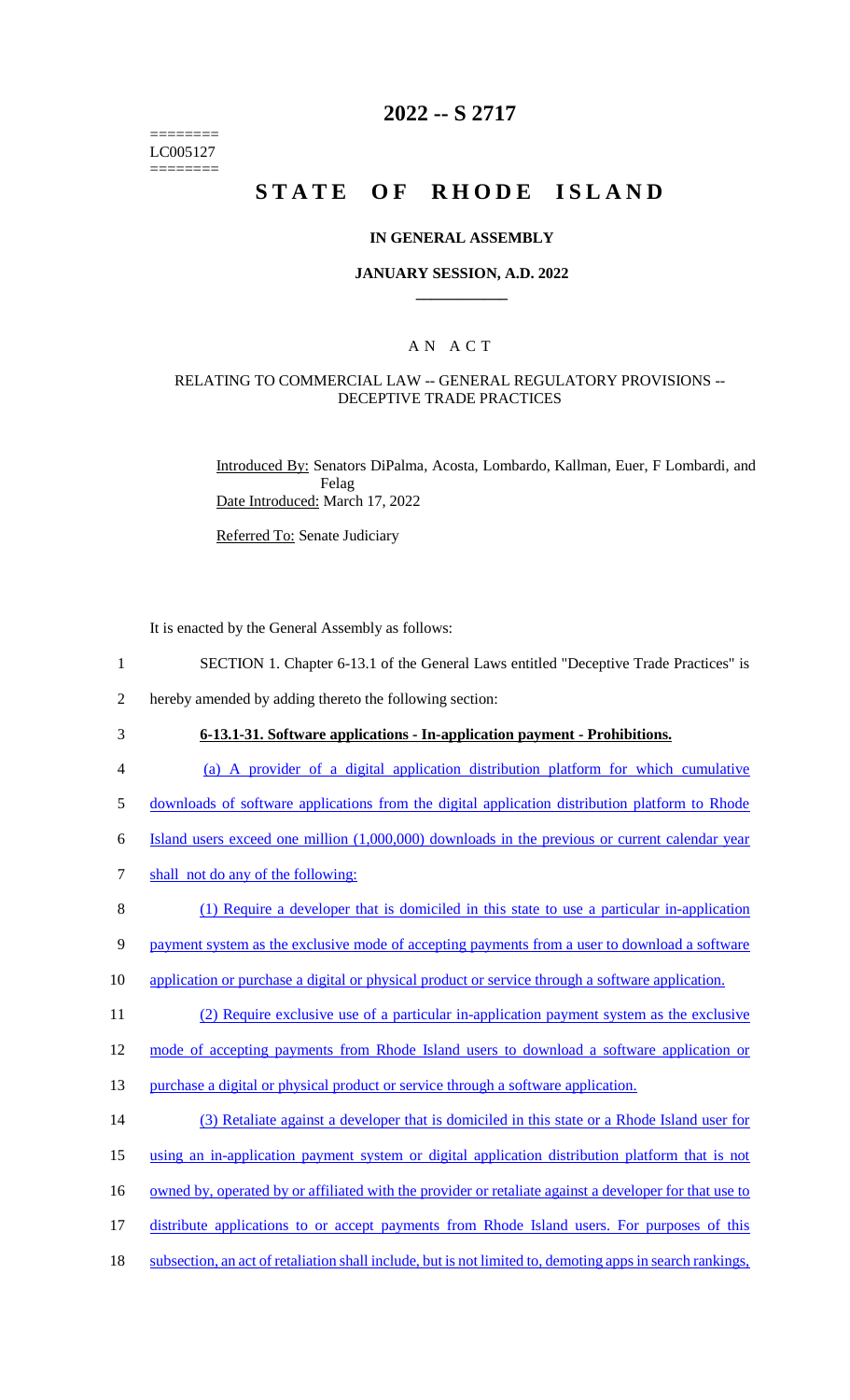- 1 slowing down app review times and fee shifting.
- (b) Exemption This section does not apply with respect to special-purpose digital
- application distribution platforms.
- (c) The attorney general shall receive complaints and investigate violations of this section
- 5 and shall bring an action in any court of competent jurisdiction to obtain legal or equitable relief
- on behalf of a person aggrieved by the violation.
- (d) Any person aggrieved by a violation of this section may commence a civil action on
- the person's own behalf in any court of competent jurisdiction to obtain legal or equitable relief,
- including reasonable attorney fees and costs.
- (e) An action shall not be commenced under subsection (d) of this section until sixty (60)
- 11 days after the plaintiff has given notice of the alleged violation to the attorney general. An action
- shall not be commenced under subsection (d) of this section if the attorney general has commenced
- 13 and is diligently prosecuting an action in court arising from the same alleged violation.
- 14 (e) For the purposes of this section:
- (1) "Rhode Island user" means a user whose most recent address shown in the records of a
- 16 provider is located within this state.
- (2) "Developer" means a creator of software applications that are made available for
- download by users through a digital application distribution platform or other digital distribution
- platform.
- (3) "Digital application distribution platform":
- (i) Means a digital distribution platform for applications and services that are provided to
- users on general-purpose hardware, including mobile phones, smartphones, tablets, personal
- computers, and other general-purpose devices that are connected to the Internet; and
- (ii) Includes a digital distribution platform that is provided or used for only certain types
- of devices, such as certain grades of computing device, devices that are made by only a particular
- 26 manufacturer or devices that run a particular operating system.
- (4) "Domiciled in this state" means a person that conducts in this state the substantial
- 28 portion of work to create or to maintain digital applications.
- (5) "In-application payment system" means an application, service or user interface that is
- used to process payments from users to developers for software applications and digital and
- physical products and services distributed through software applications.
- (6) "Provider" means a person that owns, operates, implements, or maintains a digital
- application distribution platform or an in-application payment system.
- (7) "Special-purpose digital application distribution platform" means a digital distribution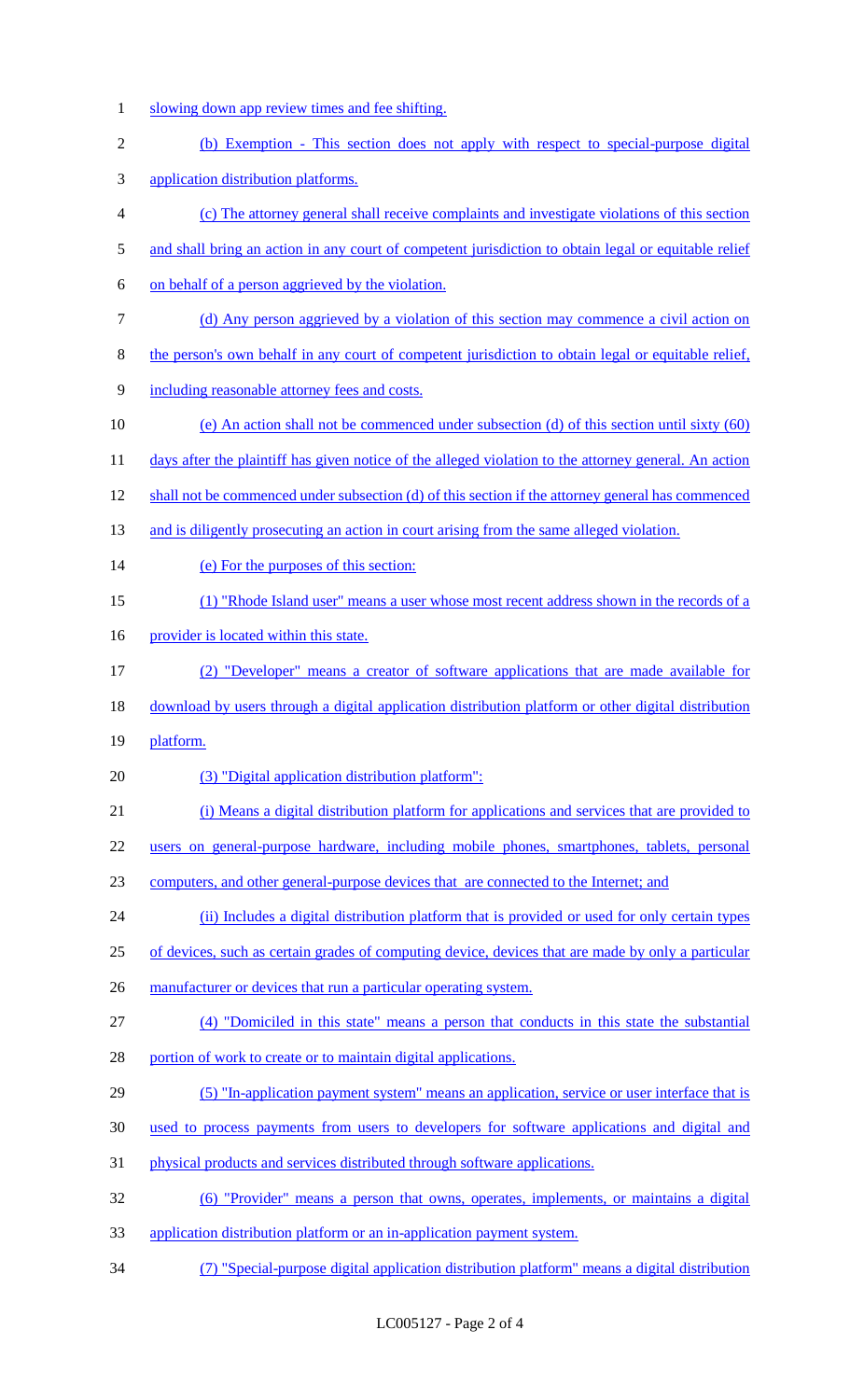- 1 platform established primarily for use by public safety agencies or for single or specialized
- 2 categories of applications, software and services that are provided to users on hardware intended
- 3 primarily for specific purposes, including gaming consoles, music players and other special-
- 4 purpose devices that are connected to the Internet.
- 5 SECTION 2. This act shall take effect upon passage.

 $=$ LC005127 ========